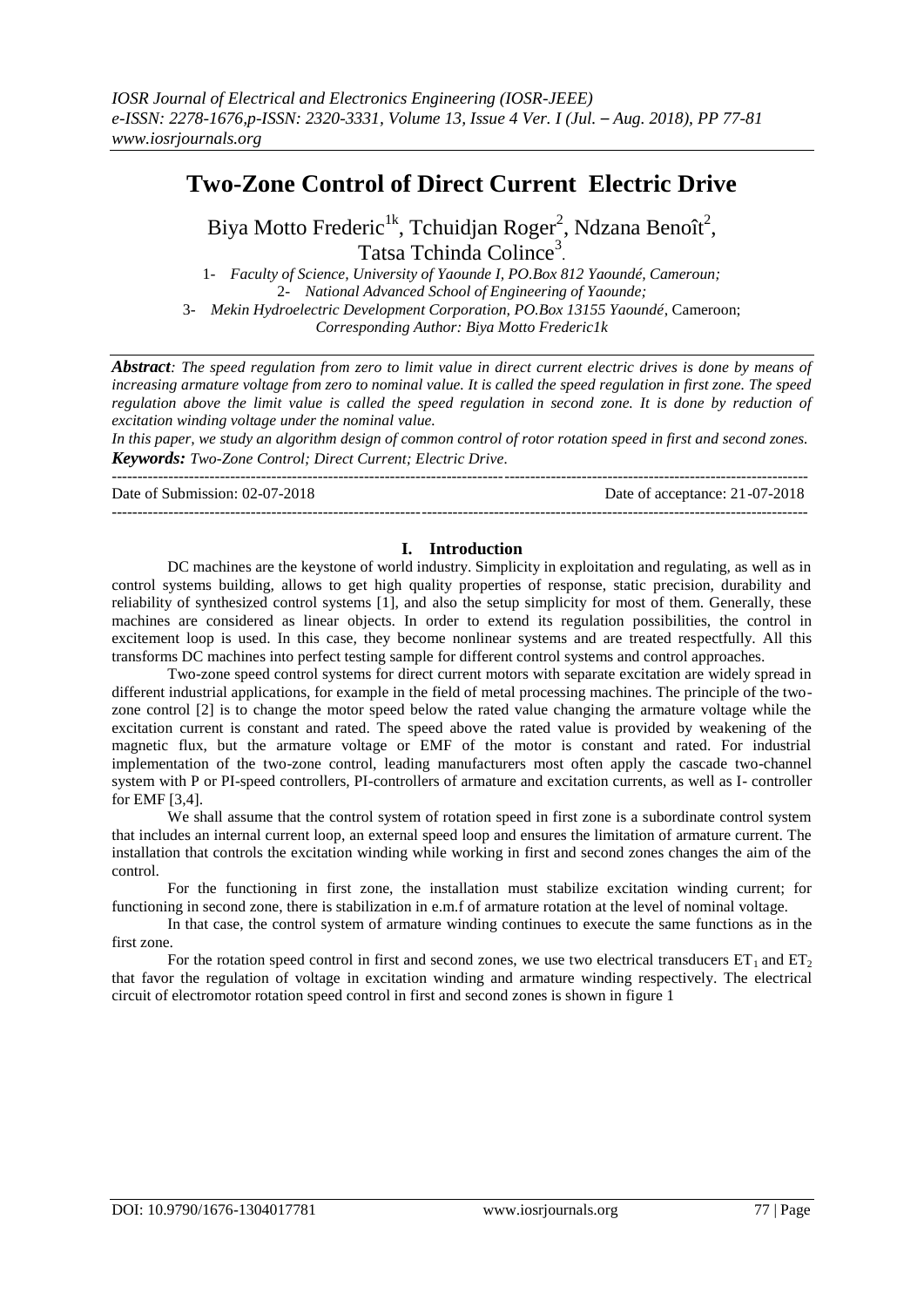

**Figure 1:** Electrical circuit of electromotor rotation speed control in first and second zones.

For algorithm construction, we shall assume that the armature winding control circuit is reversible, while the excitation winding control circuit is non reversible.

## **II. Algorithm Of Common Control In First And Second Zones With Excitation Winding Current Loop**

The regulation of voltage in separate excitation winding is done by an electrical transducer. Its input control signal y and its output voltage  $u_1$  are linked through the transfer function

$$
W_{E_1} = K_{E_1}/(T_{E_1} P + 1)
$$

With  $K_{E_1}$  – transfer coefficient of electrical transducer on voltage;

 $T_{E_1}$  - time constant

We assume that for an input control signal y, equal to basic voltage value of control system  $U_B$ , the voltage  $u_1$  is equal to nominal value  $U_N$ . In that case, the transfer coefficient of the electrical transducer in per-unit is  $K_{E_1}^* = 1$ .

Considering that  $(T_1 p + 1) \Psi^* = u_1^*$ ,

We have the transfer function of excitation winding in the form:

$$
W_1 = \frac{\Psi^*}{u_1^*} = \frac{1}{T_1 p + 1}
$$

Where  $T_1 = L_{01}/R_1$  – constant,  $L_{01}$ - inductance,  $R_1$ - resistance of excitation winding.

For the control of flux linkage of excitation winding and armatureΨ ∗ , we construct the current loop of excitation winding (figure 2).



**Figure 2:** Structural circuit of excitation winding control loop: 1- excitation winding; 2 – electrical transducer; 3 – PI-regulator of control loop; 4- The installation of input signal construction.

Since the flux linkage  $\Psi^*$  is proportional to excitation winding current  $i_1^*$ , thus the excitation current loop is called the flux linkage loop.

Excitation winding and electrical transducer are aperiodical elements in series and they form the control object of flux linkage loop with transfer function:

$$
W_{0_{T1}} = \frac{1}{T_1 p + 1} \cdot \frac{1}{T_{E_1} p + 1}
$$

The regulator of flux linkage loop is positioned at technical optimum and is proportional-integral:

$$
W_{r_1} = \frac{T_1}{2T_{E_1}} + \frac{1}{2T_{E_1}p} = K_{r_1} + \frac{1}{T_{r_1}p}
$$

Where  $K_{r_1} = \frac{T_1}{T_{rr}}$  $\frac{1}{T_{r_1}}$ ;  $T_{r_1} = 2T_{E_1}$ .

Let us study the algorithm of functioning for installation 4 (figure 2)

DOI: 10.9790/1676-1304017781 www.iosrjournals.org 78 | Page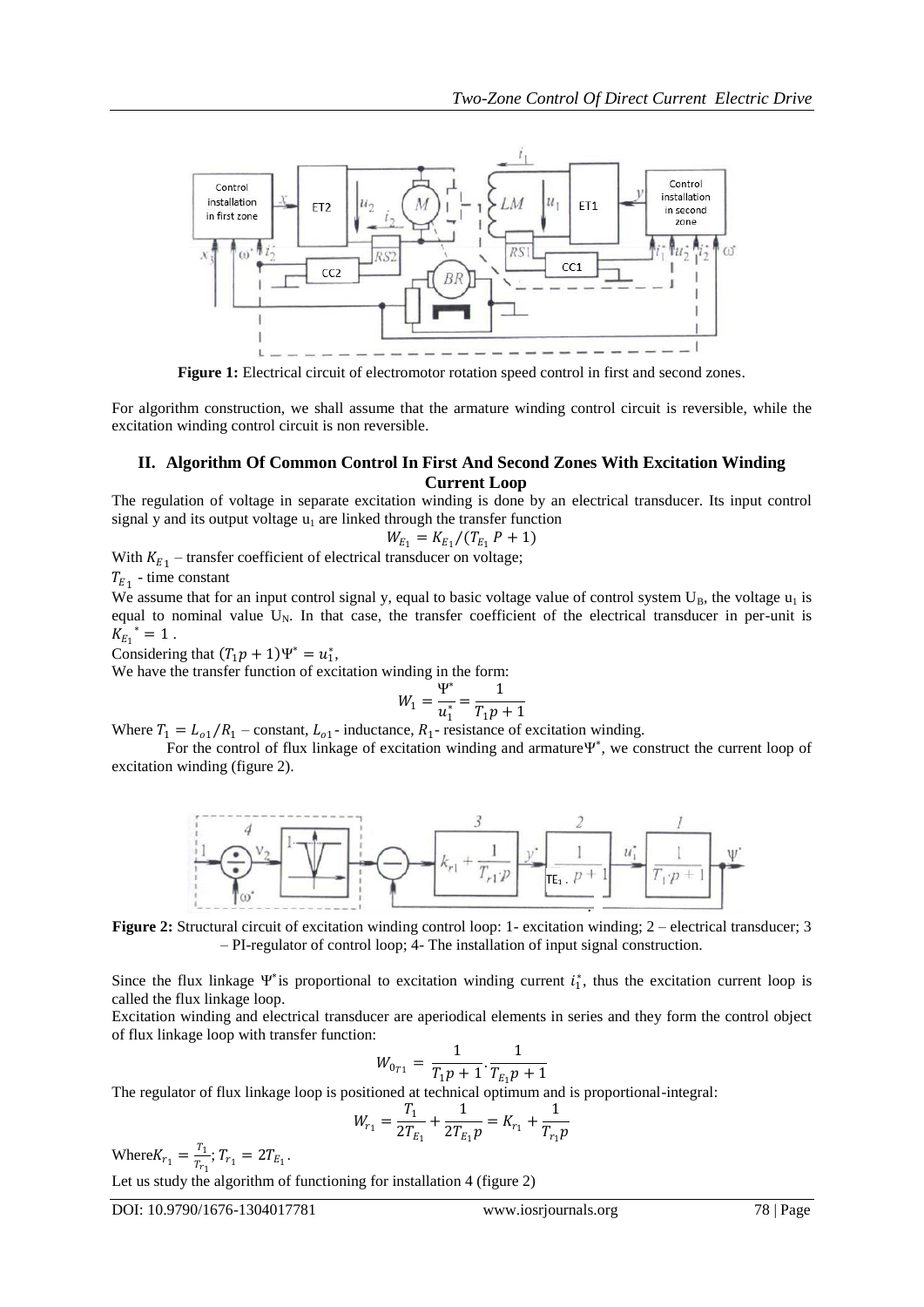*For the functioning in second zone*,  $|\omega^*| > 1$  and  $\Psi^*$  should change in respect of maintaining the module of e.m.f for armature rotation constant and equal to nominal value.

Thus in established regime in per-units e.m.f of armature rotation

$$
|E^*| = |\omega^*. \Psi^*| = 1
$$

From the later expression, the working signal of flux linkage loop  $V_2$  for functioning in second zone must be

 $V_2 = 1/|\omega^*|$  where  $|\omega^*| > 1$ .

*For the functioning in the first zone*

 $|\omega^*|$  < 1 and  $\Psi^*$  should be equal to 1. Therefore, for  $|\omega^*|$  < 1, the working signal  $V_2 > 1$ . The analysis of dynamic processes with functioning in first and second zones can be done using the structural circuit shown in figure 3



Figure 3: Structural circuit of mutual control for direct current electromotor in first and second zones with excitation current loop.

The electromechanical characteristic in second zone will be the same as the one in first zone. The electromagnetic moment in second zone  $M^* = \Psi^* i_2^*$ , where  $\Psi^* = 1/\omega^*$ 

Considering that  $\omega^* = x_3^* / K_S^* - \left(\frac{4T_{\mu}}{T_{\nu}}\right)^2$  $\left(\frac{4I_{\mu}}{T_{Mech}}\right)$ .  $I_{\mathcal{S}}^{*}$ , we can express the mechanical characteristic in second zone:

$$
\omega^* = \frac{x_3^* / K_s^*}{1 + 4T_\mu / T_{Mech} \cdot M^*} \approx \frac{x_3^*}{K_s^*} \cdot (1 - \frac{4T_\mu}{T_{Mech}} \cdot M^*)
$$

If  $i_2^* \geq I_{max}^*$ , then the current loop that is included in first zone control installation will start limiting the current at level  $I_{max}^*$ . The limiting mechanical characteristic of second zone will be defined as follows:  $\omega^* = I_{max}^* / M^*$ .

The set of mechanical characteristics of direct current electric drive for two-zone rotation speed regulation is shown in figure 4



**Figure 4 :** The set of mechanical characteristics for two-zone speed regulation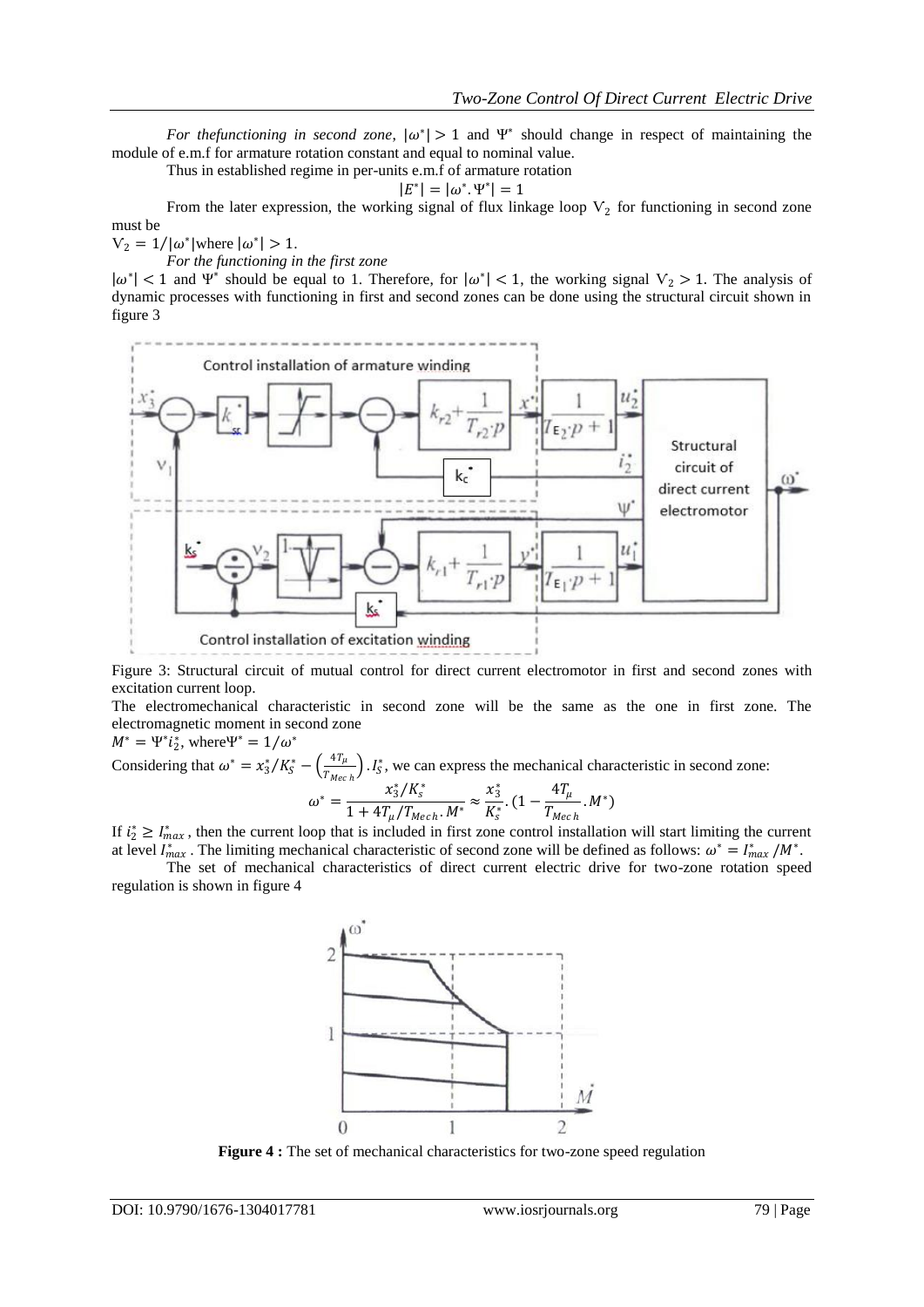$(1)$ 

For  $K_5^* = 1/\omega_{max}^*$ , the working signal on speed  $x_3^* \in [0,1]$ , where  $\omega_{max}^*$  is the maximal rotation speed value in per-units (we often consider  $\omega_{max}^* = 2$ ). The regulation characteristic in first and second zones is determined by the expression:

 $\omega^* = x_3^* / K_S^*$ .

#### **III. Algorithm Of Common Control In First And Second Zones With Delay Feedback On Emf Armature Rotation In Excitation Winding Control Circuit**

The described algorithm of combined control of voltages in armature and excitation winding is not unique. The stabilization of armature rotation e.m.f. in second zone can be done in a different manner. One of the alternative variant is as follows:

In the channel of excitation winding voltage control, we include a delay feedback:

$$
E^* = u_2^* - R_2^* . i_2^*
$$

Where  $u_2^*$ - voltage,  $R_2^*$ - resistance,  $i_2^*$  - armature winding current.

The structural control circuit of electromotor in first and second zones with delay feedback on armature rotation e.m.f. in excitation winding control circuit is shown in figure 5.

Between the flux linkage  $\Psi^*$  and rotation e.m.f.  $E^*$  in established regime, there is the following relation:

$$
f^* = \begin{cases} 1 & \text{if } |E^*| \le 1; \\ 1 & \text{if } |E^*| = 1 \end{cases}
$$

$$
u_1^* = \Psi^* = \begin{cases} 1 & t \text{ if } |E| \le 1, \\ 1 - (|E^*| - 1) \cdot K_1^* & t \text{ if } |E^*| > 1, \end{cases} (1)
$$

Where  $K_1^*$  - amplification coefficient of delay feedback

If  $|E^*| \le 1$ , then the feedback on e.m.f. armature rotation  $E^*$  does not work and the voltage in excitation winding  $u_1^* = 1.$ 

If  $|E^*| > 1$  the feedback on variable  $E^*$  begins to reduce the voltage in excitation winding $u_1^*$ , and the armature rotation speed  $\omega^*$  will increase.

Thus excitation winding voltage control will take place through delay feedback on armature e.m.f. The feedbacks of first zone control installation will continue to function: stabilize the rotation speed and limit the armature current.

Let us study the definition of feedback parameter  $K_1^*$  in equation (1).

From (1), for  $|E^*| \le 1$  and establisher regime  $u_1^* = \Psi^* = 1$ .

For the decreasing of flux linkage  $\Psi^*$  and increasing of armature rotation speed  $\omega^*$ , the e.m.f armature rotation  $|E^*| = 1 + (1 - \Psi^*)/K_1^*$ 

If the value  $K_1^* \to \infty$ , then  $|E^*| \to 1$ . For a limited value of  $K_1^*$  the module e.m. f rotation  $|E^*|$  will be different from 1.



**Figure 5:** Structural circuit of common control for DC electromotor in first and second zones with delay feedback on rotation e.m.f of armature in the excitation winding control circuit.

For the value  $\Psi^* = 1/\omega_{max}^*$ , the stabilization error of armature rotation e.m.f

 $\Delta |E^*| = (1 - 1/\omega_{max}^*)/K_1^*$ ,

Where  $\omega_{max}^*$  - maximal value of rotation speed in per-units.

For given values of  $\Delta |E^*|$  and  $\omega^*_{max}$ , the amplification feedback coefficient

$$
K_1^* = (1 - 1/\omega_{max}^*)/\Delta |E^*|
$$

For the high values of  $K_1^*$ , the system becomes not stable. For the calculation of  $K_1^*$  by equation (2) and to ensure the control system stability it is necessary to consider  $\Delta |E^*| \geq R_2^*$ . The mechanical characteristic for first zone control is defined by equation

DOI: 10.9790/1676-1304017781 www.iosrjournals.org 80 | Page

(2)